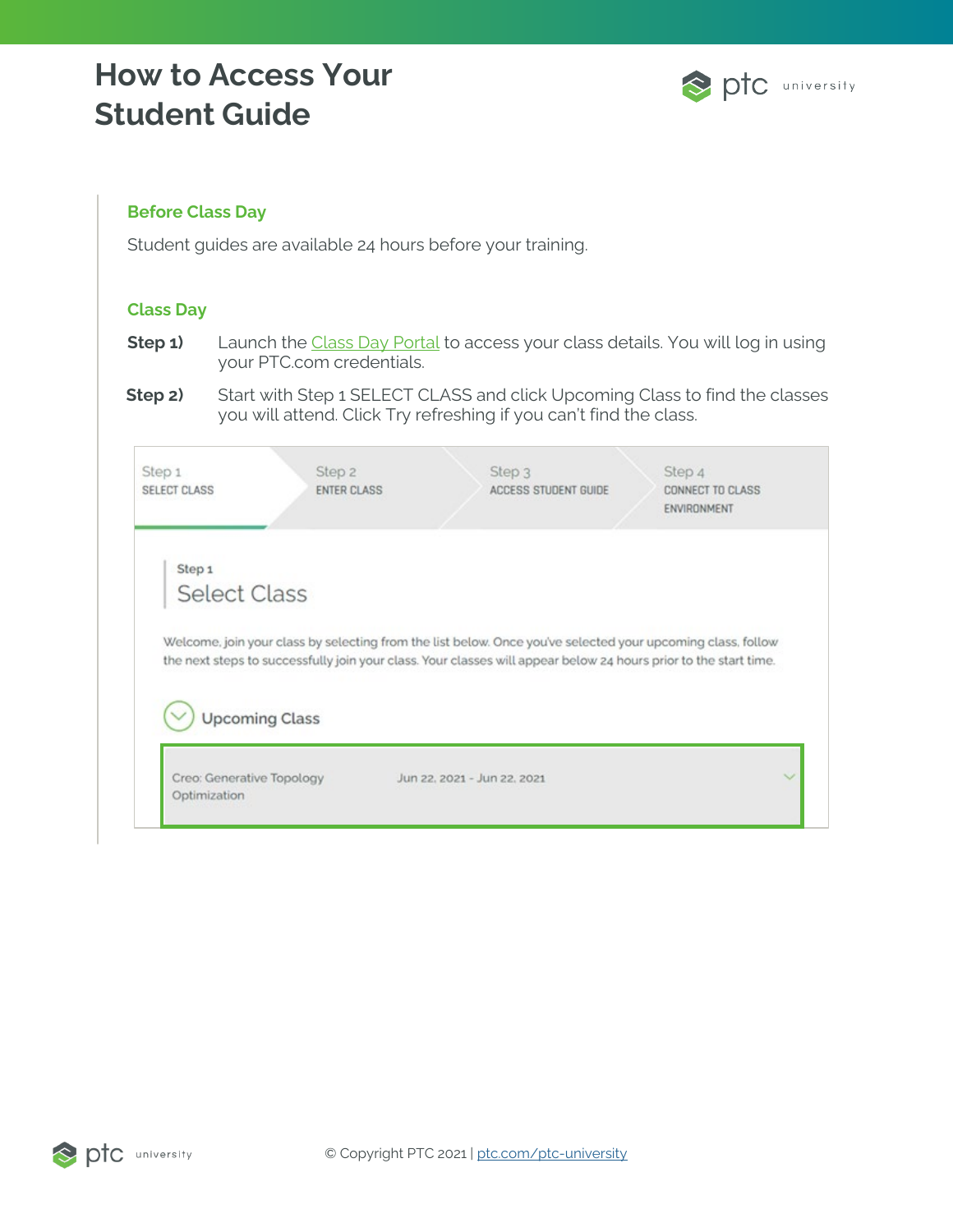# **How to Access Your Student Guide**



**Step 3)** Click the class whose training material you wish to access.

|                               | <b>Upcoming Class</b>                                                                                                                                                                                                           |
|-------------------------------|---------------------------------------------------------------------------------------------------------------------------------------------------------------------------------------------------------------------------------|
| Optimization                  | Creo: Generative Topology<br>Jun 22, 2021 - Jun 22, 2021                                                                                                                                                                        |
|                               | <b>Access Class Materials:</b><br>Creo: Generative Topology Optimization $\rightarrow$                                                                                                                                          |
| <b>After Class Day</b>        |                                                                                                                                                                                                                                 |
| Step 4)                       | Launch the Class Day Portal to access your class details. You will log in using<br>your PTC.com credentials.                                                                                                                    |
| Step 5)                       | Start with Step 1 SELECT CLASS and click Completed Class to find the<br>classes you have attended.                                                                                                                              |
| Step 1<br><b>SELECT CLASS</b> | Step <sub>2</sub><br>Step <sub>3</sub><br>Step 4<br><b>ENTER CLASS</b><br><b>ACCESS STUDENT GUIDE</b><br><b>CONNECT TO CLASS</b><br>ENVIRONMENT                                                                                 |
| Step <sub>1</sub>             | <b>Select Class</b>                                                                                                                                                                                                             |
|                               | Welcome, join your class by selecting from the list below. Once you've selected your upcoming class, follow<br>the next steps to successfully join your class. Your classes will appear below 24 hours prior to the start time. |
|                               | <b>Upcoming Class</b>                                                                                                                                                                                                           |
|                               | <b>Completed Class</b>                                                                                                                                                                                                          |
| Optimization                  | Creo: Generative Topology<br>Jun 22, 2021 - Jun 22, 2021                                                                                                                                                                        |